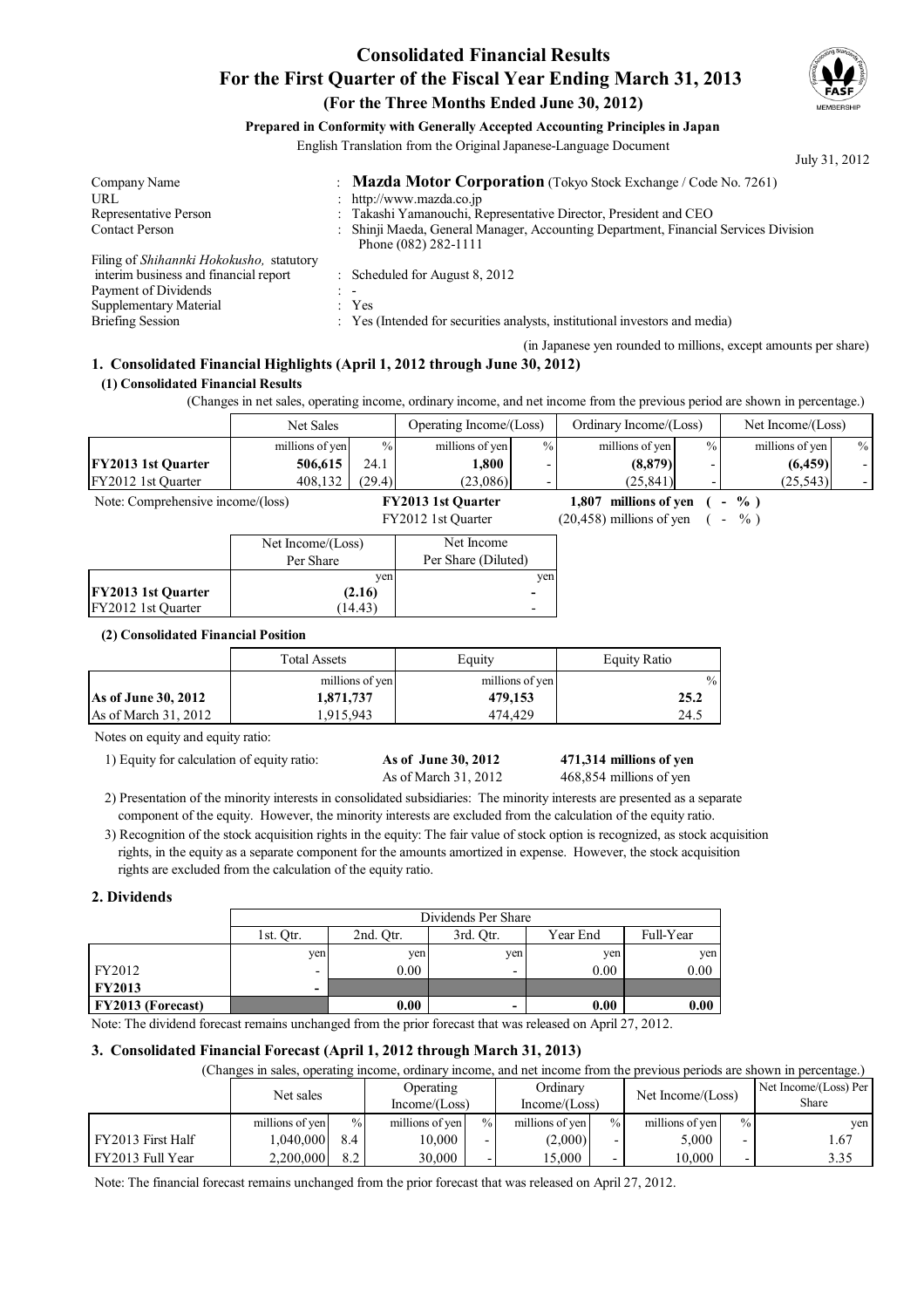#### **Notes:**

| (1) Significant Changes in Consolidation Scope:                                                                                 | None                             |                      |
|---------------------------------------------------------------------------------------------------------------------------------|----------------------------------|----------------------|
| Newly added subsidiaries:<br>None                                                                                               | Excluded subsidiaries:           | None                 |
| Note: Refers to "Changes in Consolidation Scope and Application of Equity Method" on Page 11 of the attachment.                 |                                  |                      |
| (2) Unique to Preparing Quarterly Consolidated Financial Statements:                                                            | None                             |                      |
| (3) Changes in accounting policies/ Changes in accounting estimates / Restatement:                                              |                                  |                      |
| 1) Changes in accounting policies with accompanying revision of accounting standards                                            |                                  | Yes                  |
| 2) Voluntary changes in accounting policies except 1)                                                                           |                                  | None                 |
| 3) Changes in accounting estimates                                                                                              |                                  | Yes                  |
| 4) Restatement                                                                                                                  |                                  | None                 |
| Note: Refers to "Changes in accounting policies/ Changes in accounting estimates / Restatement" on Page 4 of the<br>attachment. |                                  |                      |
| (4) Number of Shares Outstanding (Common Stock)                                                                                 |                                  |                      |
| 1) Shares issued (including treasury shares)                                                                                    | As of June 30, 2012              | 2,999,377,399 shares |
|                                                                                                                                 | As of March 31, 2012             | 2,999,377,399 shares |
| 2) Treasury shares                                                                                                              | As of June 30, 2012              | 10,205,194 shares    |
|                                                                                                                                 | As of March 31, 2012             | 10,201,538 shares    |
| 3) The average number of outstanding shares over period                                                                         | For 3 months ended June 30, 2012 | 2,989,174,012 shares |

For 3 months ended June  $30, 2011$ 

1,770,183,028

#### **Note on Progress in Quarterly Review Procedures by Independent Auditors**

This document is out of the scope of the quarterly review procedures based on the Financial Instruments and Exchange Act. The quarterly review procedures for the financial statements under this Act have not been completed as of the timing of disclosure of this document.

#### **Cautionary Statements with Respect to Forward-Looking Statements**

The financial forecast and other descriptions of the future presented in this document are an outlook based on our judgments and projections. The judgments and projections are based on information presently available. As such, the financial forecast and future descriptions are subject to uncertainties and risks, and are not contemplated to ensure the fulfillment thereof. Accordingly, the actual financial performance may vary significantly due to various factors.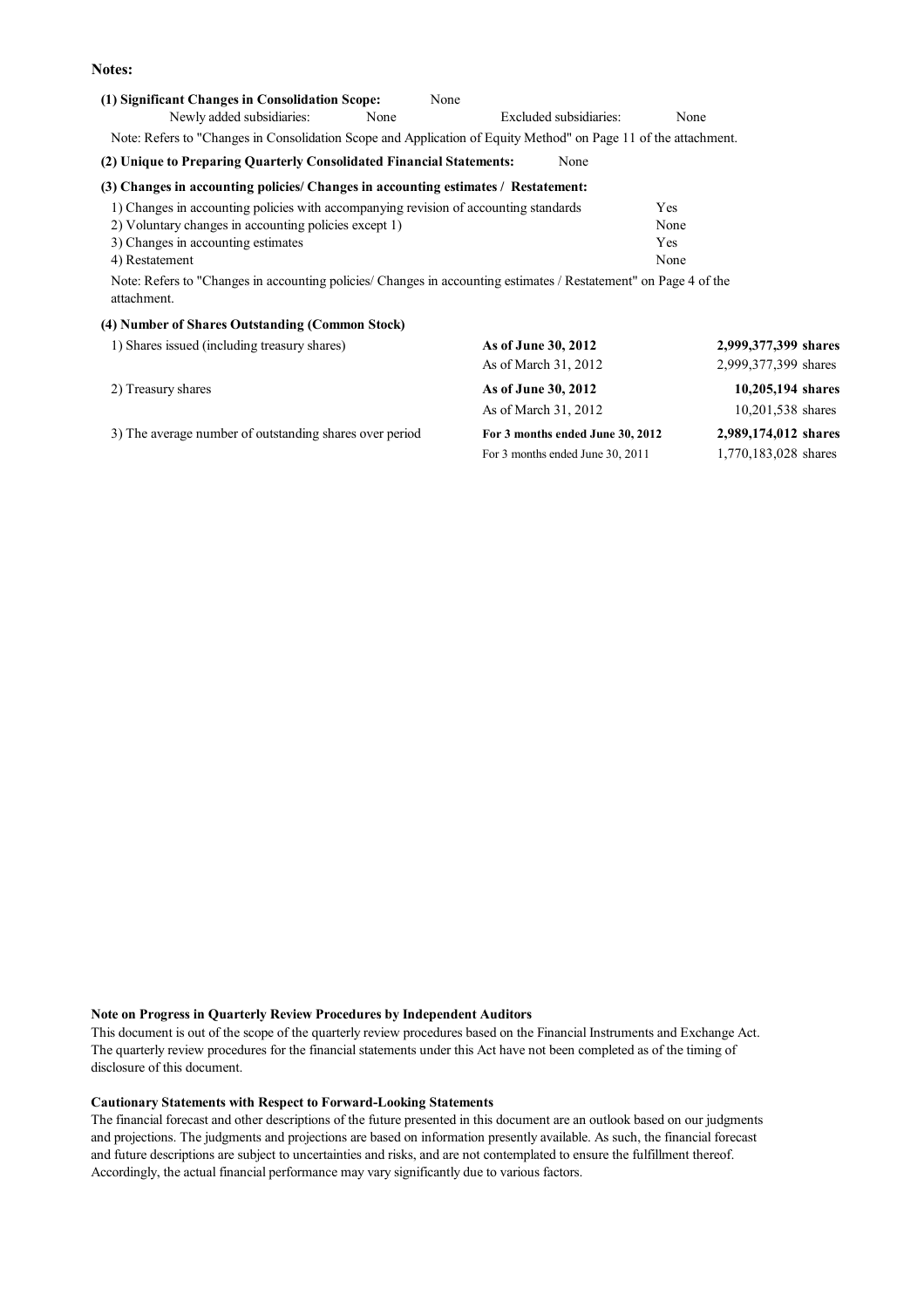### **ATTACHMENT**

### **Table of Contents**

| 1. Qualitative Discussion on Consolidated Financial Information for the Current Quarter P. 2 |  |
|----------------------------------------------------------------------------------------------|--|
|                                                                                              |  |
|                                                                                              |  |
|                                                                                              |  |
|                                                                                              |  |
|                                                                                              |  |
| (2) Changes in accounting policies / Changes in accounting estimates / Restatement P. 4      |  |
|                                                                                              |  |
|                                                                                              |  |
| (2) Quarterly Consolidated Statements of Operations and Comprehensive Income P. 7            |  |
|                                                                                              |  |
|                                                                                              |  |
|                                                                                              |  |
|                                                                                              |  |
|                                                                                              |  |
|                                                                                              |  |
|                                                                                              |  |
|                                                                                              |  |

# **(Reference)**

**Financial Summary (Consolidated)**

**For the First Quarter of the Fiscal Year Ending March 31, 2013**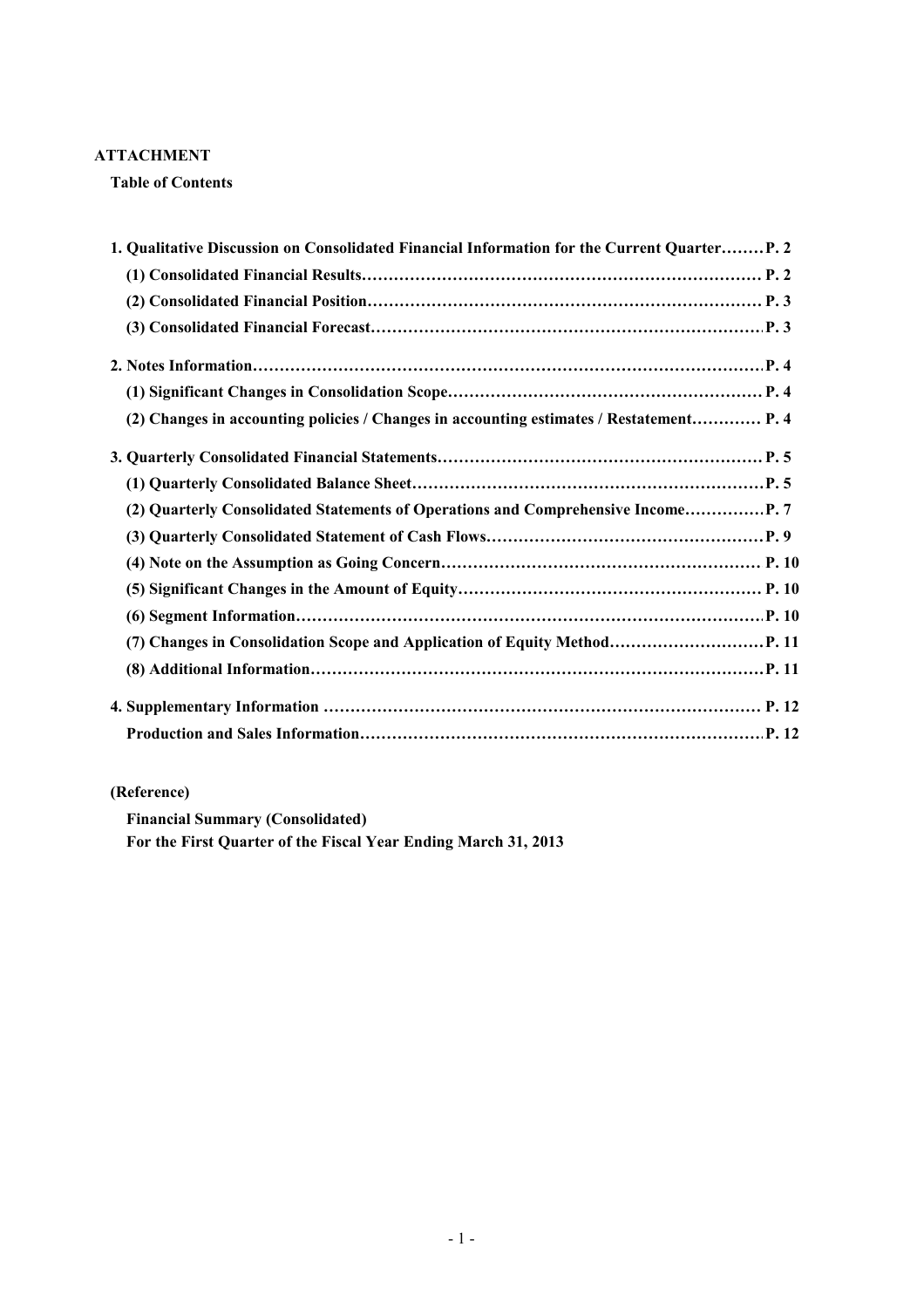# **1. Qualitative Discussion on Consolidated Financial Information for the Current Quarter**

### **(1) Consolidated Financial Results**

Economic and business environment surrounding the Mazda Group for the first quarter of Fiscal Year ending March 31, 2013 remained unstable as a whole.

In overseas, while U.S. economy is in the trend of gradual recovery in spite of weakness in some fields such as slow improvements in employment situation, there have been economic instabilities as exemplified by credit uneasiness and economic recession in European countries as well as slowdown of economic growth in emerging countries including China.

On the other hand, in Japan, while the economy is in the trend of gradual recovery led by demand after the Great East Japan Earthquake and subsidies for eco-friendly vehicles, the outlook for the economy remains uncertain under prolonged strong yen and increased sense of slowdown of the economy in overseas.

Under such situation, consolidated sales for the first quarter of Fiscal Year ending March 31, 2013, increased by ¥98.5 billion (up 24.1%) year-over-year to ¥506.6 billion, owing to increased production and retail volume. Consolidated operating results amounted to a profit of ¥1.8 billion, owing to the improvement in volume, products mix and cost under strong yen environment. The same quarter of last year was a loss of ¥23.1 billion. Consolidated ordinary results amounted to loss of ¥8.9, while the same quarter of last year was a loss of ¥25.8 billion. Consolidated net results amounted to a loss of ¥6.5 billion, while the same quarter of last year was a loss  $of \frac{125}{5}$  5 billion.

Year-over-year performance in retail volume by primary markets for the first quarter of Fiscal Year ending March 31, 2013 was as follows. In Japan, retail volume increased by 43.5% year-over-year to 51 thousand units; mainly from high level sales of Mazda CX-5 and recovery from the damage by the Great East Japan Earthquake which occurred in March last year.

In North America, retail volume was up 4.2% to 90 thousand units through high level of sales maintained in U.S. In Europe, retail volume was down 1.4% to 44 thousand units affected by credit uneasiness in spite of increase in sales in Russia. In China, retail volume was down 12.4% to 46 thousand units caused by intensifying competition. In other areas, retail volume was up 10.3% to 69 thousand units through high level of sales maintained in Australia and ASEAN countries. As a result, the global retail volume was 300 thousand units, up 6.5% from the same period of the prior fiscal year.

Performance by reportable segment for the first quarter of Fiscal Year ending March 31, 2013 was as follows.

In Japan, net sales increased by ¥88.7 billion (up 25.3%) year-over-year to ¥439.3 billion and segment profit (operating profit) increased by ¥28.2 billion to ¥6.3 billion. In North America, net sales increased by ¥57.3 billion (up 59.9%) year-over-year to ¥152.8 billion and segment loss (operating loss) increased by ¥2.8 billion to ¥10.7 billion. In Europe, net sales increased by ¥4.1 billion (up 6.1%) year-over-year to ¥70.1 billion and segment income (operating income) decreased by ¥2.1 billion to ¥0.9 billion. In other areas, net sales increased by ¥20.2 billion (up 29.2%) year-over-year to ¥89.6 billion and segment income (operating income) increased by ¥1.8 billion to ¥4.1 billion.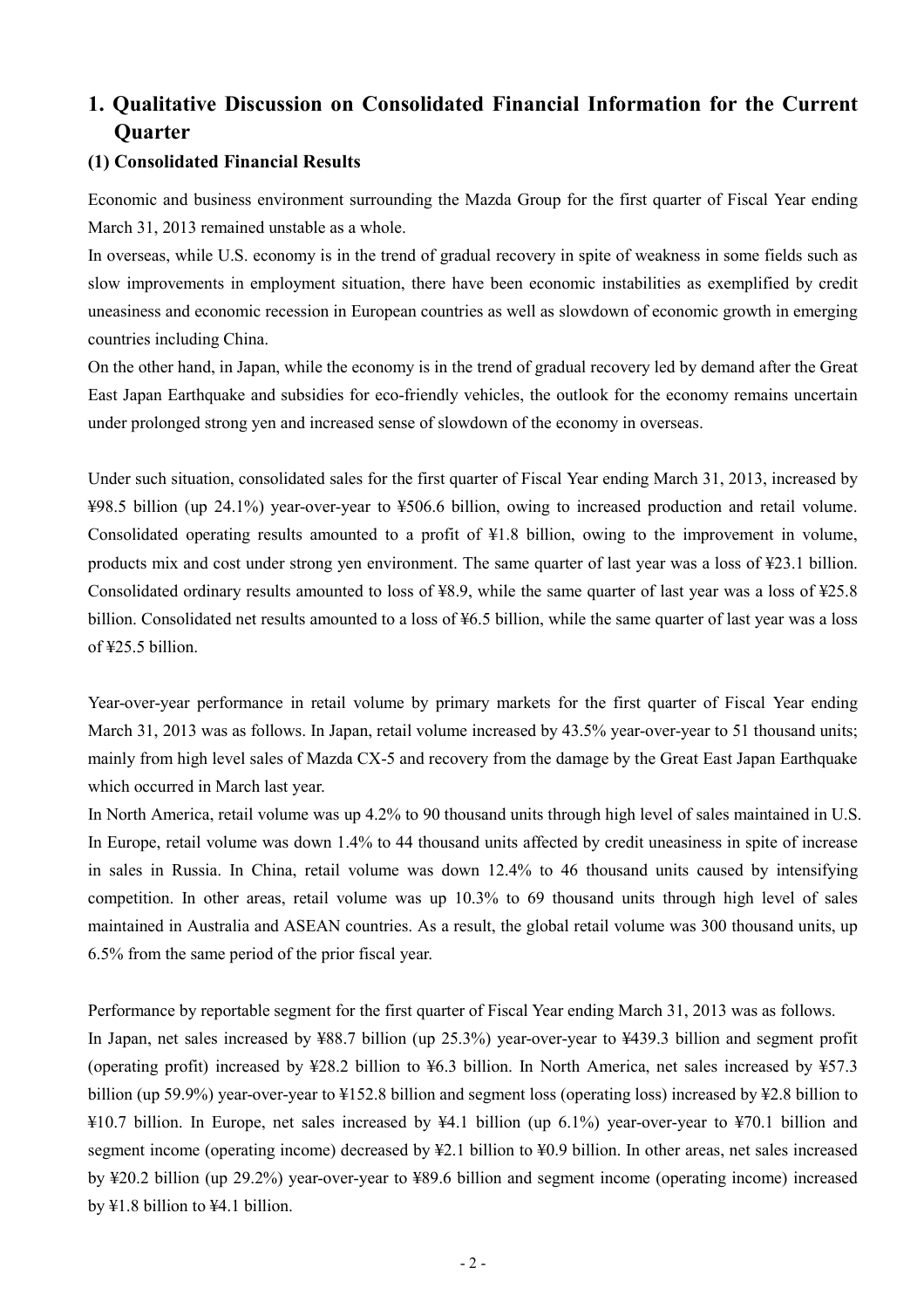## **(2) Consolidated Financial Position**

(Assets, Liabilities and Equity)

As of June 30, 2012, total assets amounted to ¥1,871.7 billion, a decrease of ¥44.2 billion compared to the end of the last year. Total liabilities amounted to ¥1,392.6 billion, a decrease of ¥48.9 billion compared to the end of the last year.

Equity as of June 30, 2012 increased by ¥4.7 billion to ¥479.2 billion from the end of the prior year. Equity ratio increased by 0.7 percentage points from the end of the prior year to 25.2% (The equity ratio after the recognition of equity credit attributes of the Subordinated Loan was 27.1%).

### (Cash Flows)

As of June 30, 2012, cash and cash equivalents amounted to ¥439.4 billion, a decrease of ¥37.9 billion compared to the end of last fiscal year.

For the first quarter of Fiscal Year ending March 31, 2013, net cash used in operating activities was ¥14.3 billion, mainly reflecting a decrease in working capital largely by an increase in inventories. (For the first quarter of the last fiscal year, net cash used in operating activities was ¥29.5 billion.)

Net cash used in investing activities amounted to ¥6.0 billion, mainly reflecting ¥20.2 billion capital investments and ¥14.8 billion proceeds from sales of tangible fixed assets. (For the first quarter of the last fiscal year, net cash used in investing activities was ¥16.7 billion.)

As a result, consolidated free cash flow (net of operating and investing activities) was negative ¥20.3 billion. (For the first quarter of the last fiscal year, consolidated free cash flow was negative ¥46.1 billion.)

Also, net cash used in financing activities amounted to ¥10.1 billion, mainly reflecting repayment of long-term loans. (For the first quarter of the last fiscal year, net cash provided by financing activities was ¥37.8 billion.)

As of June 30, 2012, after deducting cash and cash equivalents from financial debt, net financial debt totaled ¥326.5 billion, an increase of ¥25.8 billion from the end of the last year, and the net debt-to-equity ratio was at 69.3% (Net-debt-to-equity ratio after the recognition of equity credit attributes of the Subordinated Loan was 57.6%).

### **(3) Consolidated Financial Forecast**

The forecast for the first half and the full year of Fiscal Year ending March 31, 2013 remains unchanged from the previous forecast, released on April 27, 2012.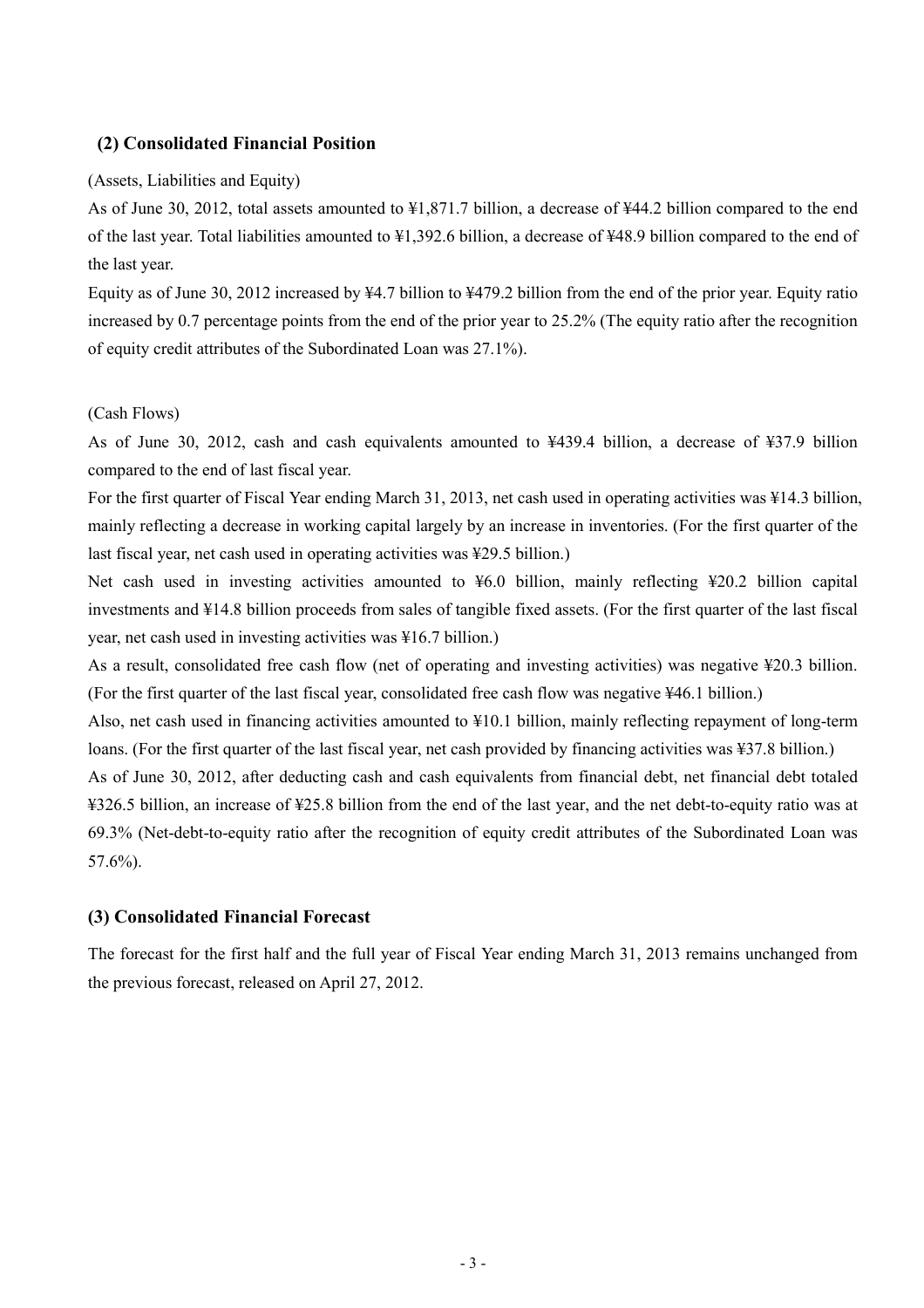# **2. Notes Information**

## **(1) Significant Changes in Consolidation Scope**

None.

Regarding to the changes in consolidation scope for the first quarter of Fiscal Year ending March 31, 2013, please refer to "(7) Changes in Consolidated Scope and Application of Equity Method" on Page 11.

## **(2) Changes in accounting policies / Changes in accounting estimates / Restatement**

## (Changes in accounting estimates)

Useful lives and residual values of tangible fixed assets of Mazda were estimated by a method equivalent to the provisions of Japanese income tax law by Fiscal Year ended March 31, 2012.

The use of machinery and equipment, tools, furniture and fixtures was investigated as the utility of production facility is broadened in line with the introduction of the next generation models equipped with SKYACTIV, manufactured by flexible production system led by Monotsukuri (Manufacturing) Innovation and the increase in investment in associated production facility.

As a result of the above mentioned research, useful lives of most of the tangible fixed assets turned out to be longer. The effect of the change in useful lives is recognized prospectively from the first quarter for Fiscal Year ending March 31, 2013. Residual values are revised as it will be one yen at the end of the useful lives.

By the above mentioned changes in useful lives, operating income for the first quarter of Fiscal Year ending March 31, 2013 increased by ¥1,242 million, ordinary loss and loss before income taxes decreased by ¥1,284 million, respectively.

(Changes in accounting policies which are difficult to distinguish from changes in accounting estimates) From the first quarter of Fiscal Year ending March 31, 2013, domestic consolidated subsidiaries changed the depreciation method based on the reform amendment tax law for depreciable assets acquired on or after April 1, 2012. The effect to operating income, ordinary loss and loss before income taxes for the first quarter of Fiscal Year ending March 31, 2013 by the above mentioned change was immaterial.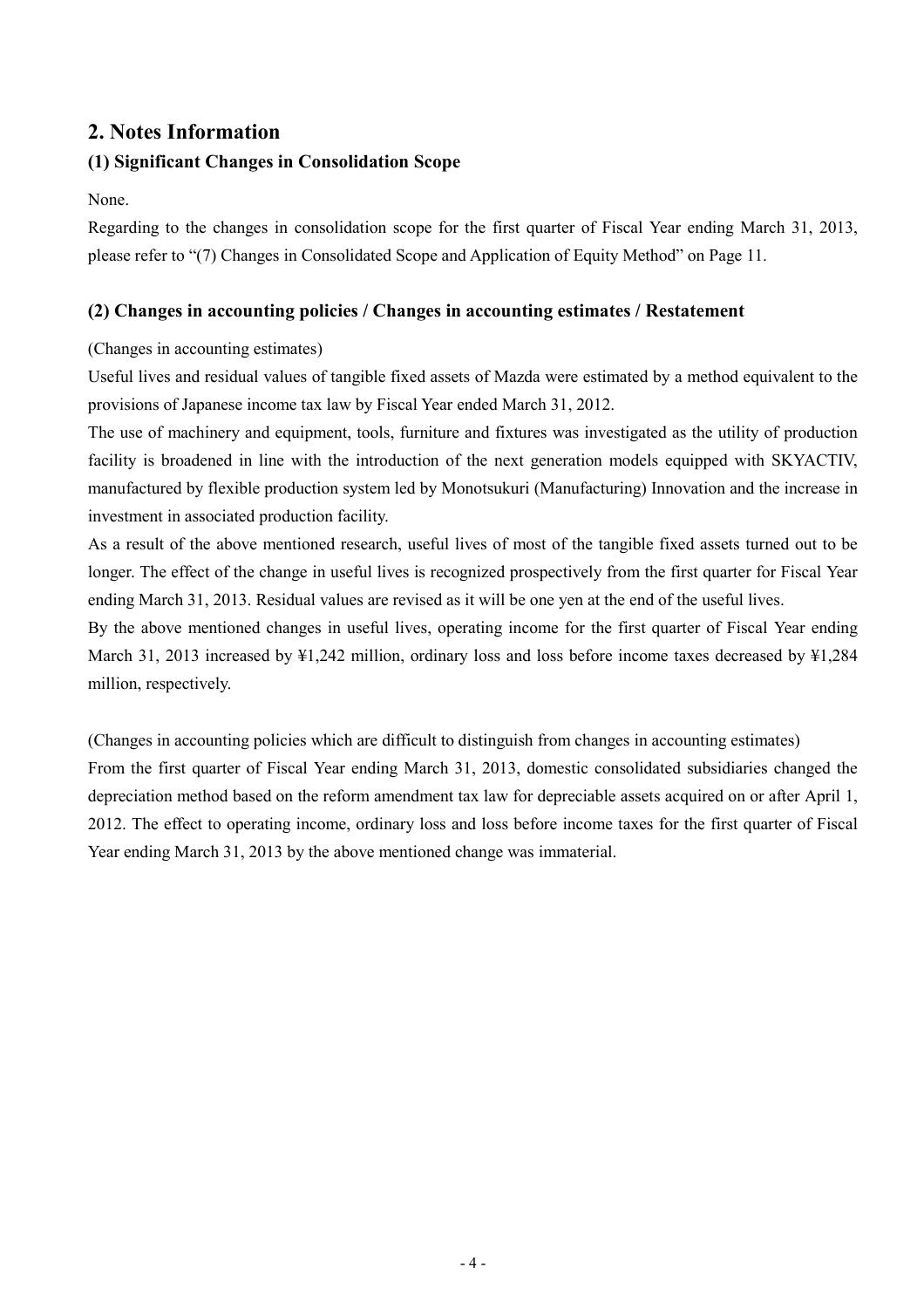# **3. Quarterly Consolidated Financial Statements**

# **(1) Quarterly Consolidated Balance Sheet**

**(June 30 and March 31, 2012)**

|                                          |                | (Millions of Yen) |
|------------------------------------------|----------------|-------------------|
|                                          | FY2012         | <b>FY2013</b>     |
| As of                                    | March 31, 2012 | June 30, 2012     |
| <b>ASSETS</b>                            |                |                   |
| <b>Current Assets:</b>                   |                |                   |
| Cash and time deposits                   | 228,442        | 185,536           |
| Trade notes and accounts receivable      | 166,008        | 152,166           |
| Securities                               | 249,874        | 254,887           |
| Inventories                              | 216,190        | 230,674           |
| Other                                    | 130,640        | 133,726           |
| Allowance for doubtful receivables       | (1, 457)       | (1,420)           |
| Total current assets                     | 989,697        | 955,569           |
| <b>Fixed Assets:</b>                     |                |                   |
| Tangible fixed assets:                   |                |                   |
| Buildings and structures (net)           | 142,094        | 143,151           |
| Machinery, equipment and vehicles (net)  | 157,070        | 154,474           |
| Land                                     | 426,700        | 412,265           |
| Leased assets (net)                      | 8,391          | 7,197             |
| Other (net)                              | 49,981         | 53,855            |
| Total tangible fixed assets              | 784,236        | 770,942           |
| Intangible fixed assets                  | 20,736         | 20,555            |
| Investments and other fixed assets:      |                |                   |
| Investment securities                    | 93,358         | 97,433            |
| Other                                    | 32,227         | 31,473            |
| Allowance for doubtful receivables       | (3,787)        | (3,711)           |
| Investment valuation allowance           | (524)          | (524)             |
| Total investments and other fixed assets | 121,274        | 124,671           |
| Total fixed assets                       | 926,246        | 916,168           |
| <b>Total Assets</b>                      | 1,915,943      | 1,871,737         |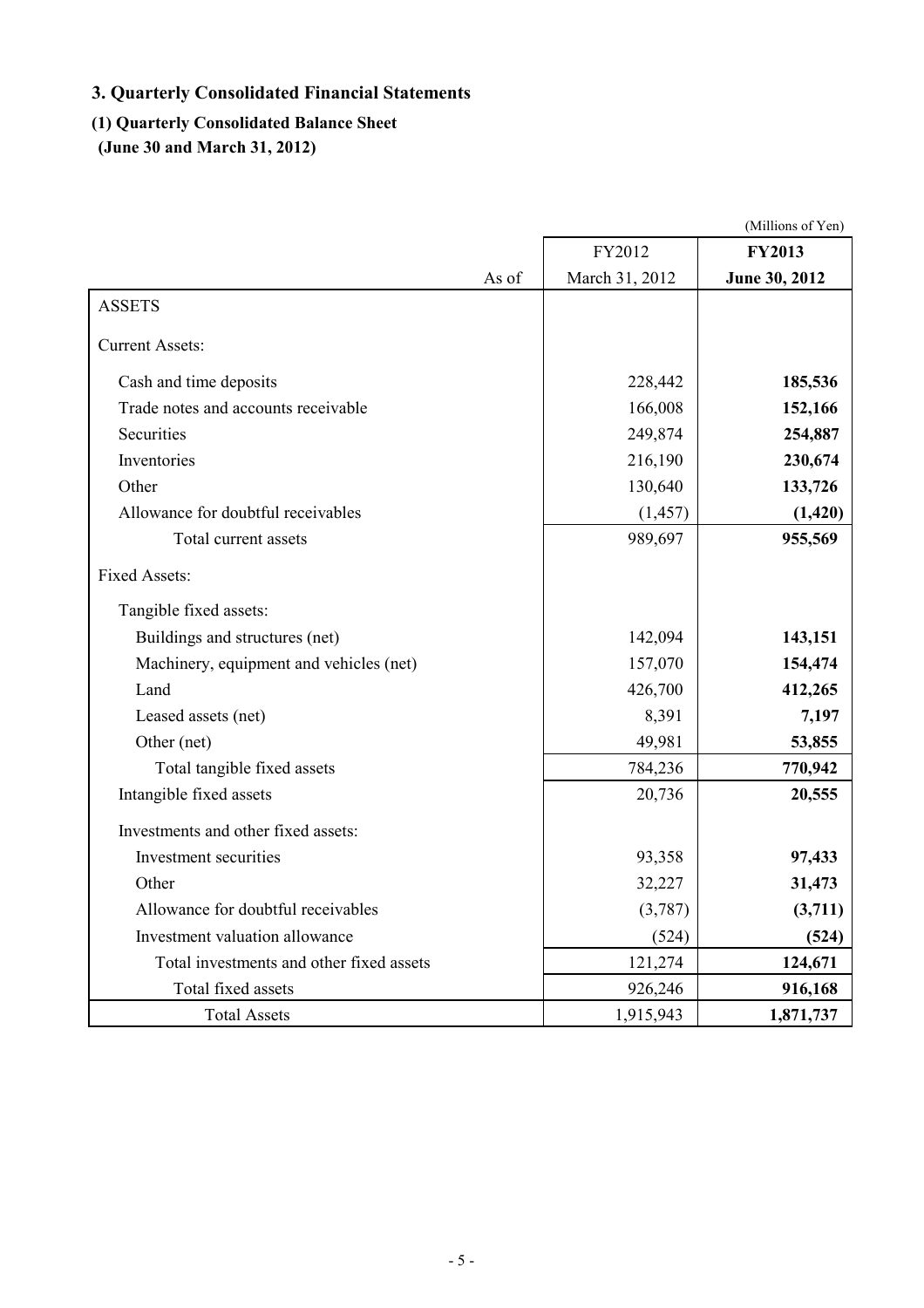|                                                                      |                | (Millions of Yen) |
|----------------------------------------------------------------------|----------------|-------------------|
|                                                                      | FY2012         | <b>FY2013</b>     |
| As of                                                                | March 31, 2012 | June 30, 2012     |
| <b>LIABILITIES</b>                                                   |                |                   |
| <b>Current Liabilities:</b>                                          |                |                   |
| Trade notes and accounts payable                                     | 244,405        | 234,451           |
| Short-term loans payable                                             | 65,842         | 69,171            |
| Long-term loans payable due within one year                          | 41,439         | 47,034            |
| Bonds due within one year                                            | 45,100         | 55,100            |
| Lease obligations                                                    | 7,702          | 5,036             |
| Income taxes payable                                                 | 8,684          | 4,640             |
| Accrued expenses                                                     | 119,346        | 121,771           |
| Reserve for warranty expenses                                        | 33,178         | 33,503            |
| Other                                                                | 57,103         | 38,657            |
| Total current liabilities                                            | 622,799        | 609,363           |
| <b>Fixed Liabilities:</b>                                            |                |                   |
| <b>Bonds</b>                                                         | 50,650         | 40,650            |
| Long-term loans payable                                              | 563,043        | 544,883           |
| Lease obligations                                                    | 4,309          | 4,088             |
| Deferred tax liability related to land revaluation                   | 79,774         | 75,304            |
| Employees' and executive officers' severance and retirement benefits | 76,150         | 73,804            |
| Reserve for loss from business of affiliates                         | 7,671          | 6,660             |
| Reserve for environmental measures                                   | 1,494          | 1,493             |
| Other reserves                                                       | 399            | 349               |
| Other                                                                | 35,225         | 35,990            |
| Total fixed liabilities                                              | 818,715        | 783,221           |
| <b>Total Liabilities</b>                                             | 1,441,514      | 1,392,584         |
| <b>EQUITY</b>                                                        |                |                   |
| Capital and Retained Earnings:                                       |                |                   |
| Common stock                                                         | 258,957        | 258,957           |
| Capital surplus                                                      | 242,649        | 242,649           |
| Retained earnings                                                    | (88, 715)      | (87, 235)         |
| Treasury stock                                                       | (2,190)        | (2,190)           |
| Total capital and retained earnings                                  | 410,701        | 412,181           |
| Accumulated Other Comprehensive Income/(Loss)                        |                |                   |
| Net unrealized gain/(loss) on available-for-sale securities          | (160)          | (726)             |
| Net gain/(loss) on derivative instruments                            | (3,529)        | 3,305             |
| Land revaluation                                                     | 143,108        | 135,738           |
| Foreign currency translation adjustments                             | (76, 833)      | (74, 934)         |
| Pension adjustments recognized by foreign consolidated subsidiaries  | (4, 433)       | (4,250)           |
| Total accumulated other comprehensive income/(loss)                  | 58,153         | 59,133            |
| <b>Stock Acquisition Rights</b>                                      | 259            | 6                 |
| Minority Interests in Consolidated Subsidiaries                      | 5,316          | 7,833             |
| <b>Total Equity</b>                                                  | 474,429        | 479,153           |
| <b>Total Liabilities and Equity</b>                                  | 1,915,943      | 1,871,737         |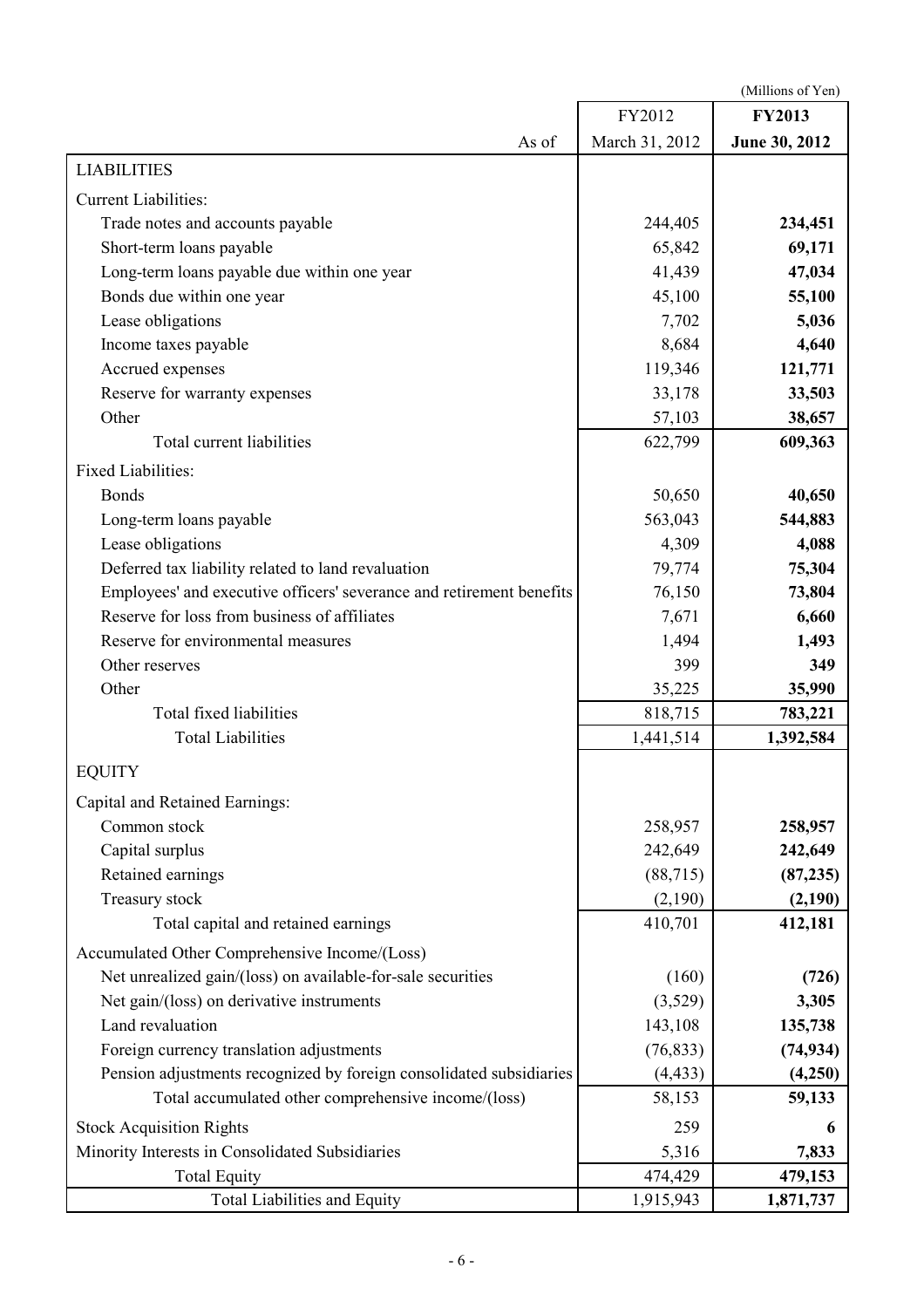# **(2) Quarterly Consolidated Statements of Operations and Comprehensive Income (For the first three months ended June 30, 2012 and 2011)**

# **Quarterly Consolidated Statement of Operations**

|                                                                                                                                                                                                                                  |                                     | (Millions of Yen)                |
|----------------------------------------------------------------------------------------------------------------------------------------------------------------------------------------------------------------------------------|-------------------------------------|----------------------------------|
|                                                                                                                                                                                                                                  | FY2012                              | <b>FY2013</b>                    |
| For the first three months ended                                                                                                                                                                                                 | June 30, 2011                       | June 30, 2012                    |
| Net sales                                                                                                                                                                                                                        | 408,132                             | 506,615                          |
| Costs of sales                                                                                                                                                                                                                   | 331,776                             | 401,511                          |
| Gross profit on sales                                                                                                                                                                                                            | 76,356                              | 105,104                          |
| Selling, general and administrative expenses                                                                                                                                                                                     | 99,442                              | 103,304                          |
| Operating income/(loss)                                                                                                                                                                                                          | (23,086)                            | 1,800                            |
| Non-operating income<br>Interest income<br>Equity in net income of affiliated companies<br>Other                                                                                                                                 | 581<br>3,672<br>1,367               | 604<br>1,207<br>1,605            |
| Total                                                                                                                                                                                                                            | 5,620                               | 3,416                            |
| Non-operating expenses<br>Interest expense<br>Foreign exchange loss<br>Other                                                                                                                                                     | 2,665<br>4,643<br>1,067             | 3,507<br>9,445<br>1,143          |
| Total                                                                                                                                                                                                                            | 8,375                               | 14,095                           |
| Ordinary income/(loss)                                                                                                                                                                                                           | (25, 841)                           | (8, 879)                         |
| Extraordinary profits<br>Profit on sale of tangible fixed assets<br>Gain on reversal of subscription rights to shares<br>State subsidy<br>Other                                                                                  | 17<br>۰<br>$\overline{\mathcal{A}}$ | 213<br>253<br>325<br>188         |
| Total                                                                                                                                                                                                                            | 21                                  | 979                              |
| <b>Extraordinary losses</b><br>Loss on retirement and sale of tangible fixed assets<br>Loss on impairment of fixed assets<br>Loss on disaster<br>Business restructuring costs<br>Loss on reduction of noncurrent assets<br>Total | 783<br>385<br>3,653<br>4,821        | 472<br>17<br>962<br>310<br>1,761 |
| Income/(Loss) before income taxes                                                                                                                                                                                                | (30, 641)                           | (9,661)                          |
| Income taxes<br>Current<br>Prior year<br>Deferred<br>Total                                                                                                                                                                       | 3,445<br>(2, 158)<br>(6, 414)       | 3,531<br>(6,735)                 |
|                                                                                                                                                                                                                                  | (5, 127)                            | (3,204)                          |
| Income/(Loss) before minority interests<br>Minority interests in consolidated subsidiaries                                                                                                                                       | (25,514)<br>29                      | (6, 457)<br>$\boldsymbol{2}$     |
| Net income/(loss)                                                                                                                                                                                                                | (25, 543)                           | (6, 459)                         |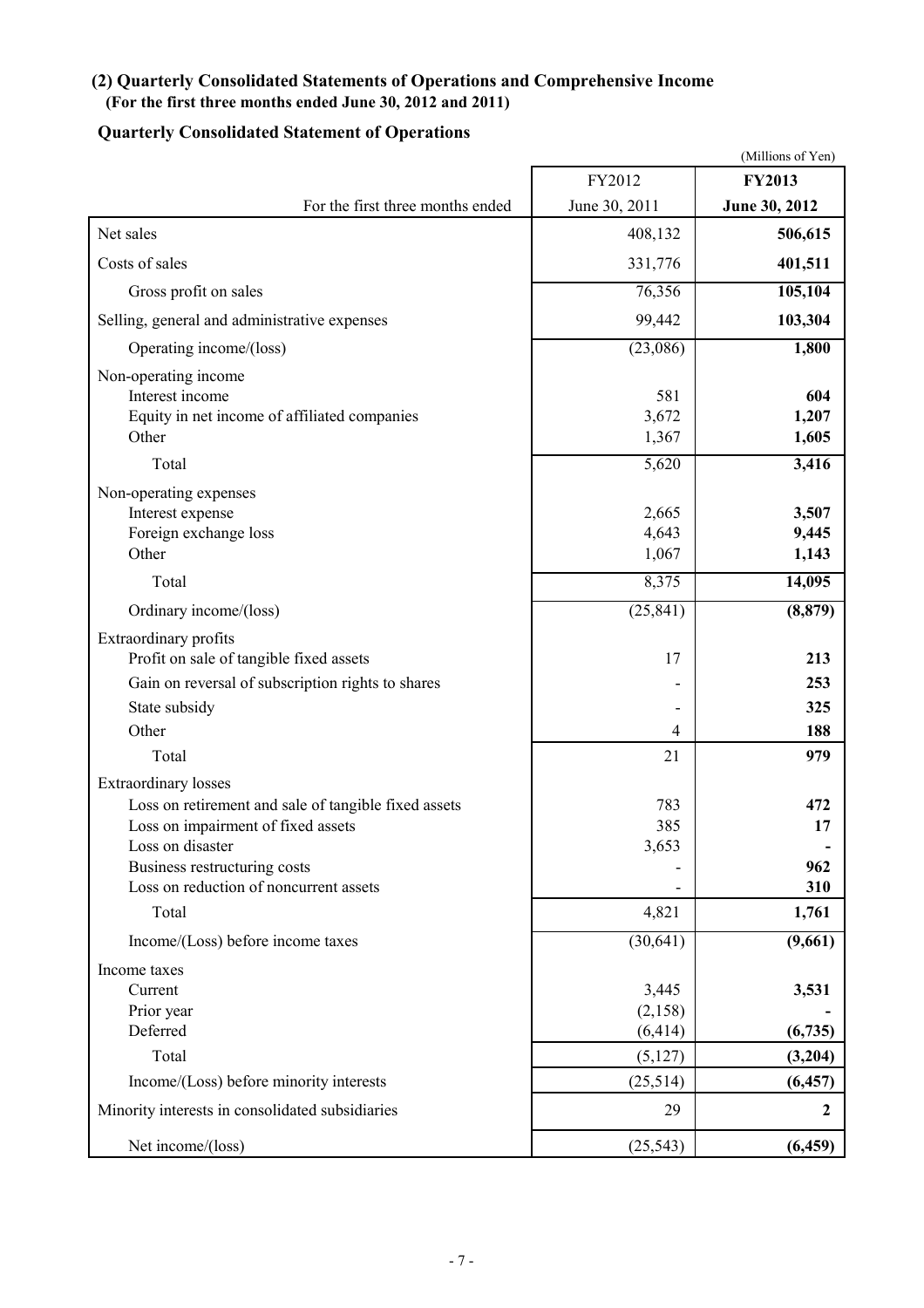# **Quarterly Consolidated Statement of Comprehensive Income**

|                                                                                                          |                | (Millions of Yen) |
|----------------------------------------------------------------------------------------------------------|----------------|-------------------|
|                                                                                                          | FY2012         | <b>FY2013</b>     |
| For the first three months ended                                                                         | June 30, 2011  | June 30, 2012     |
| Loss before minority interests<br>Other comprehensive income/(loss)                                      | (25,514)       | (6, 457)          |
| Net unrealized gain/(loss) on available-for-sale securities<br>Net gain/(loss) on derivative instruments | (130)<br>2,197 | (566)<br>6,912    |
| Foreign currency translation adjustments                                                                 | 738            | (3,202)           |
| Pension adjustments recognized by foreign consolidated subsidiaries                                      | 68             | 183               |
| Share of other comprehensive income of affiliates<br>accounted for using equity method                   | 2,183          | 4,937             |
| Total                                                                                                    | 5,056          | 8,264             |
| Comprehensive income/(loss)                                                                              | (20, 458)      | 1,807             |
| Comprehensive income/(loss) attributable to:                                                             |                |                   |
| Owners of the parent                                                                                     | (20, 482)      | 1,891             |
| Minority interests                                                                                       | 24             | (84)              |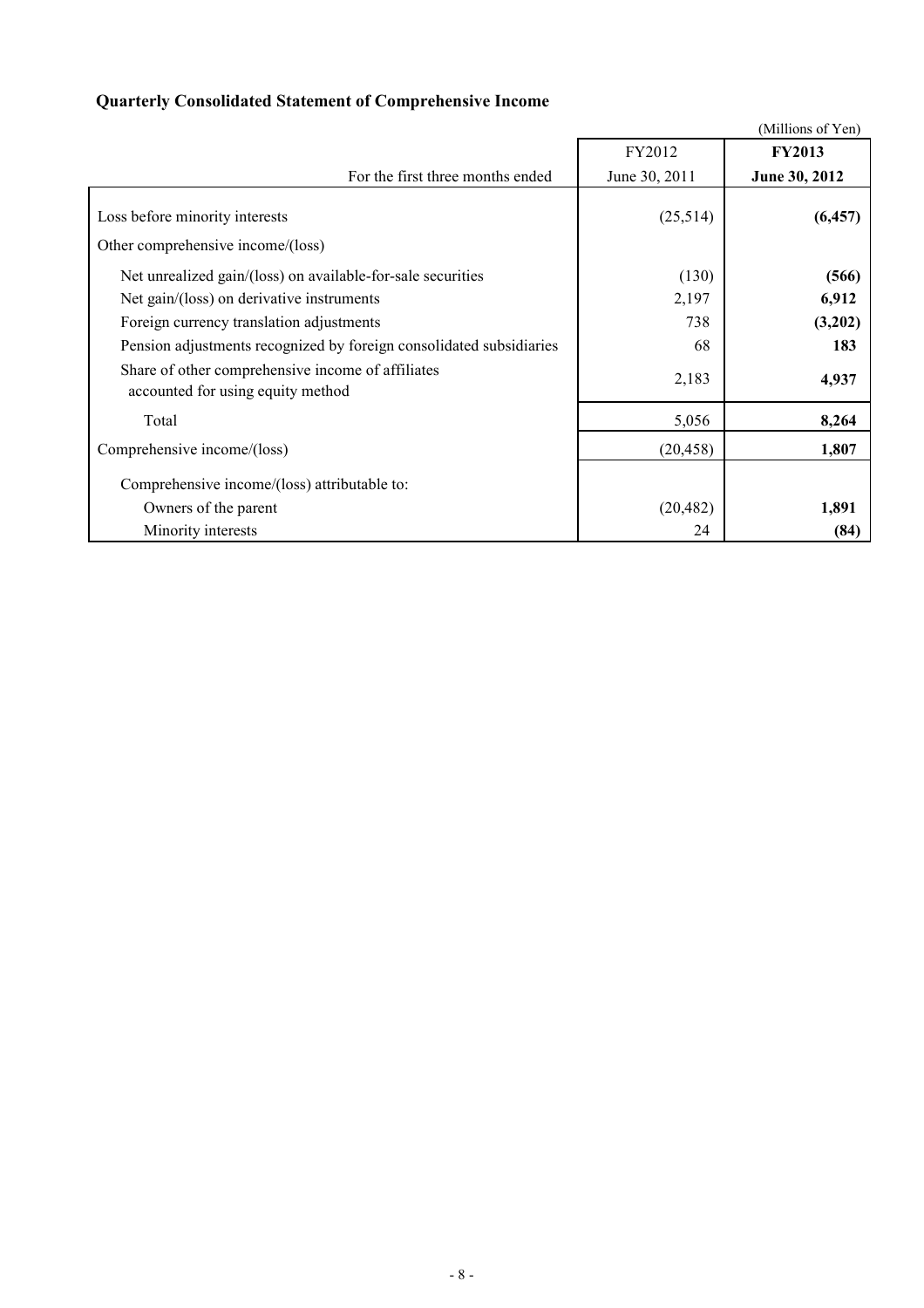### **(3) Quarterly Consolidated Statement of Cash Flows**

### **(For the first three months ended June 30, 2012 and 2011)**

|                                                                                                             |               | (Millions of Yen) |
|-------------------------------------------------------------------------------------------------------------|---------------|-------------------|
|                                                                                                             | FY2012        | <b>FY2013</b>     |
| For the first three months ended                                                                            | June 30, 2011 | June 30, 2012     |
| Cash flows from operating activities:                                                                       |               |                   |
| Income/(Loss) before income taxes                                                                           | (30, 641)     | (9,661)           |
| Adjustments to reconcile income/(loss) before income taxes to net cash<br>provided by operating activities: |               |                   |
| Depreciation and amortization                                                                               | 17,446        | 15,185            |
| Loss on impairment of fixed assets                                                                          | 385           | 17                |
| Allowance for doubtful receivables                                                                          | (60)          | (68)              |
| Reserve for warranty expenses                                                                               | (3,658)       | 325               |
| Employees' and executive officers' severance and retirement benefits                                        | (1,340)       | (2,369)           |
| Reserve for loss from business of affiliates                                                                | (1,465)       | (1, 011)          |
| Interest and dividend income                                                                                | (679)         | (711)             |
| Interest expense                                                                                            | 2,665         | 3,507             |
| Equity in net income of affiliated companies                                                                | (3,672)       | (1,207)           |
| Loss/(gain) on retirement and sale of tangible fixed assets                                                 | 766           | 259               |
| Decrease/(increase) in trade notes and accounts receivable                                                  | 17,728        | 14,838            |
| Decrease/(increase) in inventories                                                                          | (37, 574)     | (23,595)          |
| Increase/(decrease) in trade notes and accounts payable                                                     | 27,496        | (7,351)           |
| Increase/(decrease) in other current liabilities                                                            | (3,738)       | 2,136             |
| Other                                                                                                       | (4, 114)      | 3,796             |
| Subtotal                                                                                                    | (20, 455)     | (5,910)           |
| Interest and dividends received                                                                             | 1,058         | 841               |
| Interest paid                                                                                               | (2,568)       | (2,602)           |
| Income taxes refunded/(paid)                                                                                | (7, 490)      | (6,649)           |
| Net cash provided by/(used in) operating activities                                                         | (29, 455)     | (14,320)          |
| Cash flows from investing activities:                                                                       |               |                   |
| Purchase of investment securities                                                                           | (5)           | (374)             |
| Proceeds from sales and redemption of investment securities                                                 | 164           |                   |
| Acquisition of tangible fixed assets                                                                        | (13,759)      | (18, 577)         |
| Proceeds from sale of tangible fixed assets                                                                 | 101           | 14,811            |
| Acquisition of intangible fixed assets                                                                      | (3, 168)      | (1,648)           |
| Decrease/(increase) in short-term loans receivable                                                          |               | (4)               |
| Long-term loans receivable made                                                                             | (41)          | (255)             |
| Collections of long-term loans receivable                                                                   | 21            | 24                |
| Other                                                                                                       | (5)           | (6)               |
| Net cash provided by/(used in) investing activities                                                         | (16,692)      | (6,029)           |
| Cash flows from financing activities:                                                                       |               |                   |
| Increase/(decrease) in short-term loans payable                                                             | (1,652)       | 4,180             |
| Proceeds from long-term loans payable                                                                       | 56,550        | 600               |
| Repayment of long-term loans payable                                                                        | (14, 034)     | (13, 165)         |
| Payment of lease obligations                                                                                | (3,080)       | (3,397)           |
| Proceeds from stock issuance to minority shareholders                                                       |               | 1,894             |
| Cash dividends paid to minority shareholders                                                                | (1)           | (13)              |
| Other                                                                                                       |               | (164)             |
| Net cash provided by/(used in) financing activities                                                         | 37,783        | (10,065)          |
| Effects of exchange rate fluctuations on cash and cash equivalents                                          | (241)         | (8, 441)          |
| Net increase/(decrease) in cash and cash equivalents                                                        | (8,605)       | (38, 855)         |
| Cash and cash equivalents at beginning of the period                                                        | 322,849       | 477,307           |
| Increase/(decrease) in cash and cash equivalents resulting from                                             |               |                   |
| change of scope of consolidation                                                                            |               | 962               |
| Cash and cash equivalents at end of the period                                                              | 314,244       | 439,414           |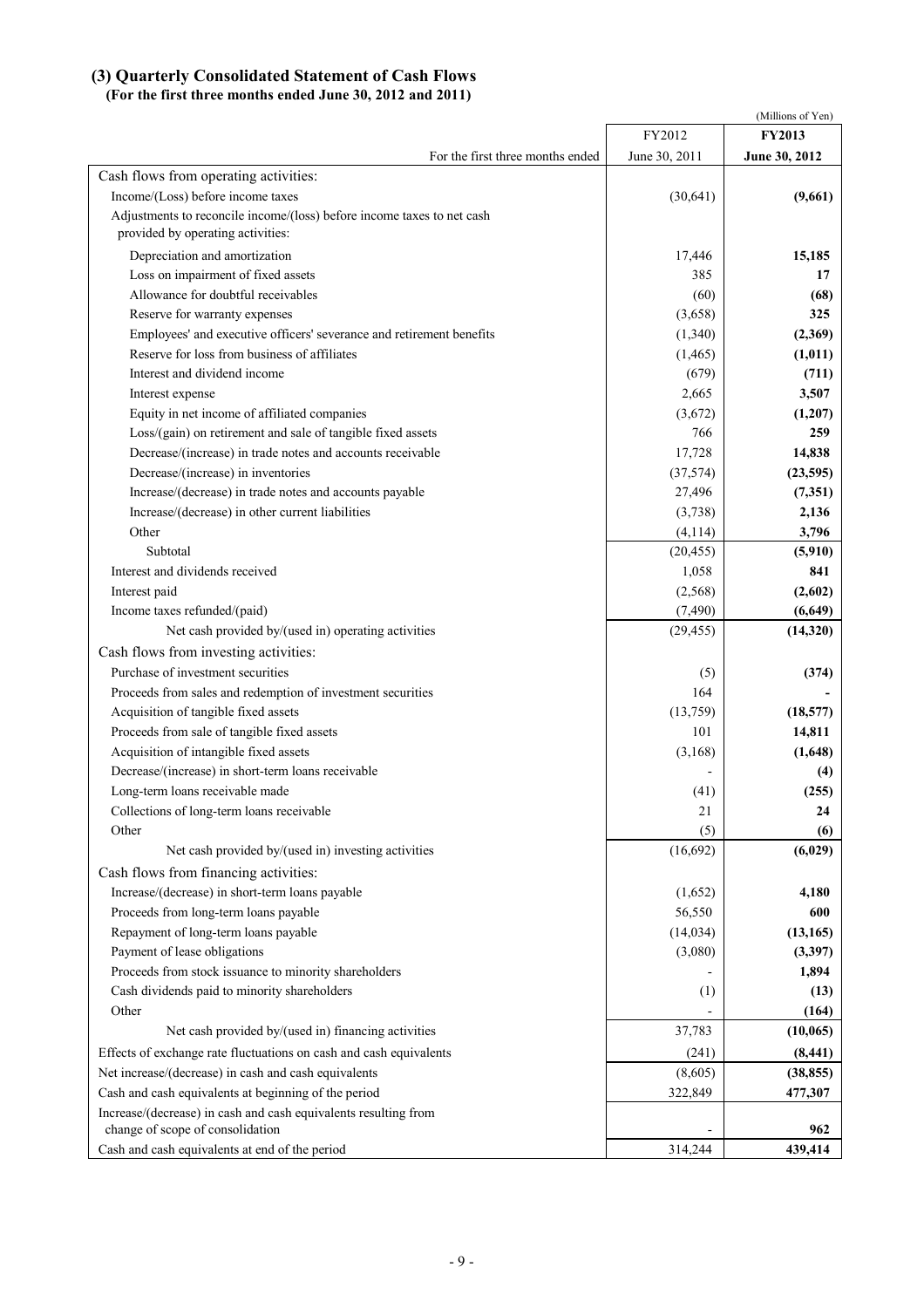## **(4) Note on the Assumptions as Going Concern**

None

### **(5) Significant Changes in the Amount of Equity**

None

### **(6) Segment Information**

### I. FY2012 First Quarter (April 1, 2011 through June 30, 2011)

### **1) Sales and Income or Loss by Reportable Segments**

Reportable Segments FY2012 First Three Months North North Other Adjustment Consolidated Ended June 30, 2011 Japan America Europe areas Total (Note 1) (Note 2) Net sales: Outside customers 180,938 94,268 63,799 69,127 408,132 - 408,132 Inter-segment 169,658 1,294 2,203 260 173,415 (173,415) -Total 350,596 95,562 66,002 69,387 581,547 (173,415) 408,132 Segment income/(loss) (21,934) (7,919) 3,056 2,289 (24,508) 1,422 (23,086)

Notes: 1. The adjustment on segment income/(loss) are eliminations of inter-segment transactions.

2. Segment income/(loss) is reconciled with the operating income/(loss) in the consolidated statement of operations for FY2012 first three months ended June 30, 2011.

### **2) Impairment Loss on Fixed Assets and Goodwill by Reportable Segment**

In FY2012 first three months ended June 30, 2011, impairment losses on fixed assets, gains from negative goodwill and changes in the amount of goodwill, that were material, were not recognized.

### **II. FY2013 First Quarter (April 1, 2012 through June 30, 2012)**

### **1) Sales and Income or Loss by Reportable Segments**

Reportable Segments **FY2013 First Three Months** North North Other **Consolidated** Adjustment Consolidated **Ended June 30, 2012** Japan America Europe areas Total (Note 1) (Note 2) Net sales: Outside customers **197,182 152,208 67,837 89,388 506,615 - 506,615** Inter-segment **242,072 625 2,220 238 245,155 (245,155) -** Total **439,254 152,833 70,057 89,626 751,770 (245,155) 506,615** Segment income/(loss) **6,265** (10,722) 934 4,074 551 1,249 1,800

Notes: 1. The adjustment on segment income/(loss) are eliminations of inter-segment transactions.

2. Segment income/(loss) is reconciled with the operating income/(loss) in the consolidated statement of operations for FY2013 first three months ended June 30, 2012.

### **2) Impairment Loss on Fixed Assets and Goodwill by Reportable Segment**

In FY2013 first three months ended June 30, 2012, impairment losses on fixed assets, gains from negative goodwill and changes in the amount of goodwill, that were material, were not recognized.

(Millions of Yen)

(Millions of Yen)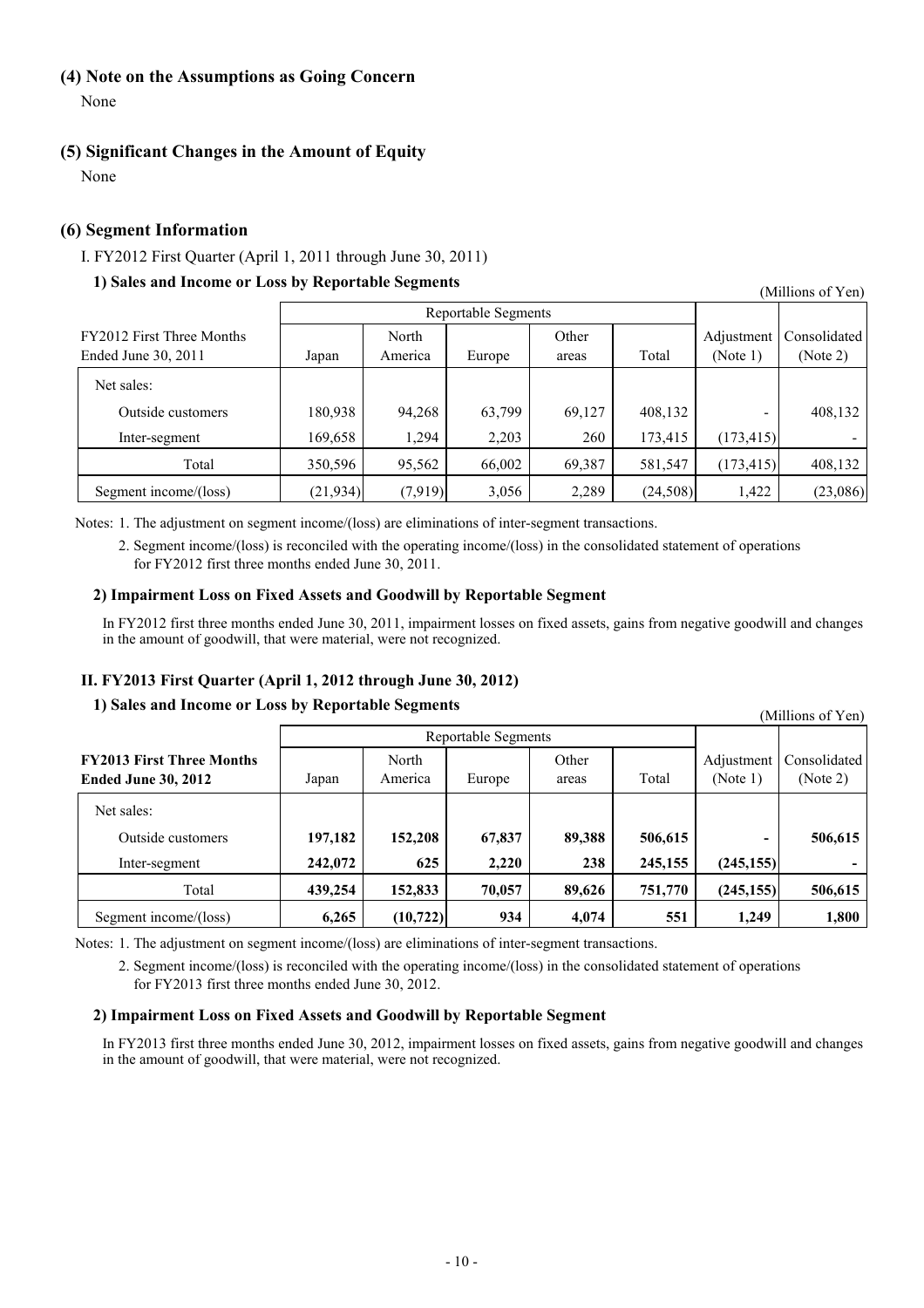### **3) Changes in Reportable Segments**

(Changes in accounting estimates)

Useful lives and residual values of tangible fixed assets of Mazda were estimated by a method equivalent to the provisions of Japanese income tax law by Fiscal Year ended March 31, 2012.

The use of machinery and equipment, tools, furniture and fixtures was investigated as the utility of production facility is broadened in line with the introduction of the next generation models equipped with SKYACTIV, manufactured by flexible production system led by Monotsukuri (Manufacturing) Innovation and the increase in investment in associated production facility.

As a result of the above mentioned research, useful lives of most of the fixed assets turned out to be longer. The effect of the change in useful lives is recognized prospectively from the first quarter of Fiscal Year ending March 31, 2013. Residual values are revised as it will be one yen at the end of the useful lives.

By the above mentioned changes, segment income of "Japan" for the first quarter of Fiscal Year ending March 31, 2013 increased by 1,242 million yen.

(Changes in accounting policies which are difficult to distinguish from changes in accounting estimates)

From the first quarter of Fiscal Year ending March 31, 2013, domestic consolidated subsidiaries grouped in "Japan" changed the depreciation method based on the reform amendment tax law for depreciable assets acquired on or after April 1, 2012. The effect to segment income of "Japan" for the first quarter of Fiscal Year ending March 31, 2013 by the above mentioned change was immaterial.

## **(7) Changes in Consolidation Scope and Application of Equity Method**

### (Changes in Consolidation Scope)

From the first quarter of Fiscal Year ending March 31, 2013, Logistics Alliance (Thailand) Co., Ltd. and Kurashiki Kako (Dalian) Co., Ltd. are in the consolidation scope due to increase in their materiality.

### **(8) Additional Information**

(Adoption of Consolidated taxation system)

From the first quarter of Fiscal Year ending March 31, 2013, Consolidated taxation system has been adopted.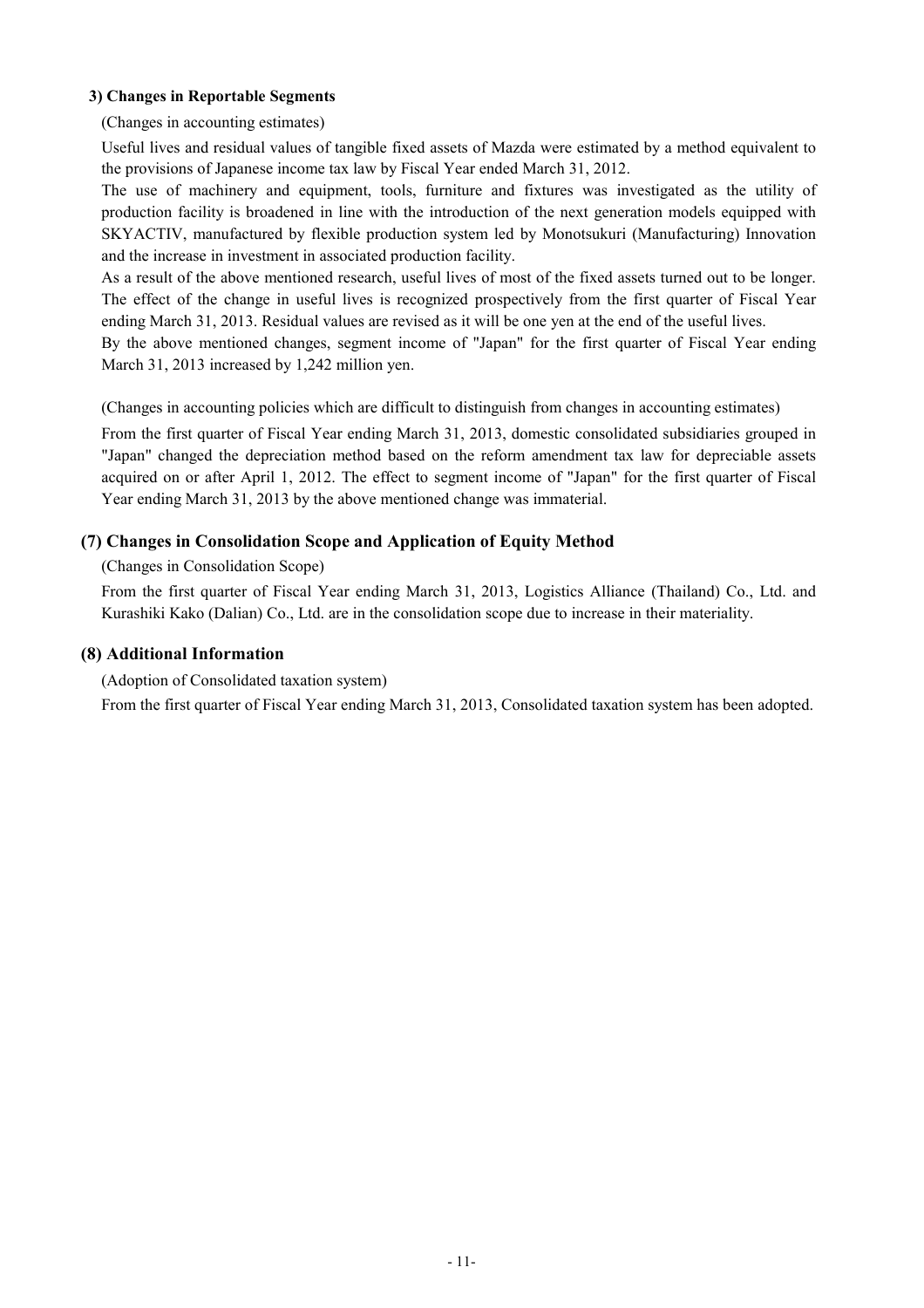## **4. Supplementary Information**

### **Production and Sales Information**

### **a) Production Volume**

|       |                | FY2012 First Three Months<br>Ended June 30, 2011 | <b>FY2013 First Three Months</b><br><b>Ended June 30, 2012</b> | Increase / (Decrease) |
|-------|----------------|--------------------------------------------------|----------------------------------------------------------------|-----------------------|
| Japan | Passenger cars | units<br>173,537                                 | units<br>204,245                                               | units<br>30,708       |
|       | Trucks         | 4,098                                            | 3,073                                                          | (1,025)               |
|       | Total          | 177,635                                          | 207,318                                                        | 29,683                |

Note: Production volume figures do not include those Mazda-brand vehicles produced by the following joint venture assembly plants with Ford Motor Company (that are accounted for by the equity method):

|                                   | FY2012 First Three Months<br>Ended June 30, 2011 | <b>FY2013 First Three Months</b><br><b>Ended June 30, 2012</b> | Increase / (Decrease) |  |
|-----------------------------------|--------------------------------------------------|----------------------------------------------------------------|-----------------------|--|
| AutoAlliance International, Inc.  | $10.907$ units                                   | 18,462 units                                                   | 7,555 units           |  |
| AutoAlliance (Thailand) Co., Ltd. | 23,891 units                                     | 24.446 units                                                   | 555 units             |  |

### **b) Sales by Reportable Segment**

|               | FY2012 First Three Months<br>Ended June 30, 2011 | <b>FY2013 First Three Months</b><br><b>Ended June 30, 2012</b> | Increase / (Decrease) |
|---------------|--------------------------------------------------|----------------------------------------------------------------|-----------------------|
|               | millions of yen                                  | millions of yen                                                | millions of yen       |
| Japan         | 180,938                                          | 197,182                                                        | 16,244                |
| North America | 94,268                                           | 152,208                                                        | 57,940                |
| Europe        | 63,799                                           | 67,837                                                         | 4,038                 |
| Other areas   | 69,127                                           | 89,388                                                         | 20,261                |
| Total         | 408,132                                          | 506,615                                                        | 98,483                |

Note: Inter-segment transactions are eliminated from the sales figures shown in the above table.

### **c) Sales by Product Type**

|                            |                          | FY2012 First Three Months<br>Ended June 30, 2011 |         | <b>FY2013 First Three Months</b><br><b>Ended June 30, 2012</b> | Increase / (Decrease) |                 |
|----------------------------|--------------------------|--------------------------------------------------|---------|----------------------------------------------------------------|-----------------------|-----------------|
|                            | millions of yen<br>units |                                                  | units   | millions of yen                                                | units                 | millions of yen |
| Vehicles                   | 185,690                  | 275,961                                          | 246,637 | 388,732                                                        | 60,947                | 112,771         |
| Knockdown Parts (Overseas) |                          | 25,833                                           |         | 16,371                                                         |                       | (9, 462)        |
| Parts                      |                          | 47,896                                           |         | 46,459                                                         |                       | (1, 437)        |
| Other                      |                          | 58,442                                           |         | 55,053                                                         |                       | (3,389)         |
| Total                      |                          | 408,132                                          |         | 506,615                                                        |                       | 98,483          |

### **< Wholesales Volume by Market >**

|          |                | FY2012 First Three Months<br>Ended June 30, 2011 | <b>FY2013 First Three Months</b><br><b>Ended June 30, 2012</b> | Increase / (Decrease) |
|----------|----------------|--------------------------------------------------|----------------------------------------------------------------|-----------------------|
| Vehicles | Japan          | units<br>42,977                                  | units<br>54,352                                                | units<br>11,375       |
|          | North America  | 58,646                                           | 89,271                                                         | 30,625                |
|          | Europe         | 27,129                                           | 31,552                                                         | 4,423                 |
|          | Other areas    | 56,938                                           | 71,462                                                         | 14,524                |
|          | Overseas Total | 142,713                                          | 192,285                                                        | 49,572                |
| Total    |                | 185,690                                          | 246,637                                                        | 60,947                |